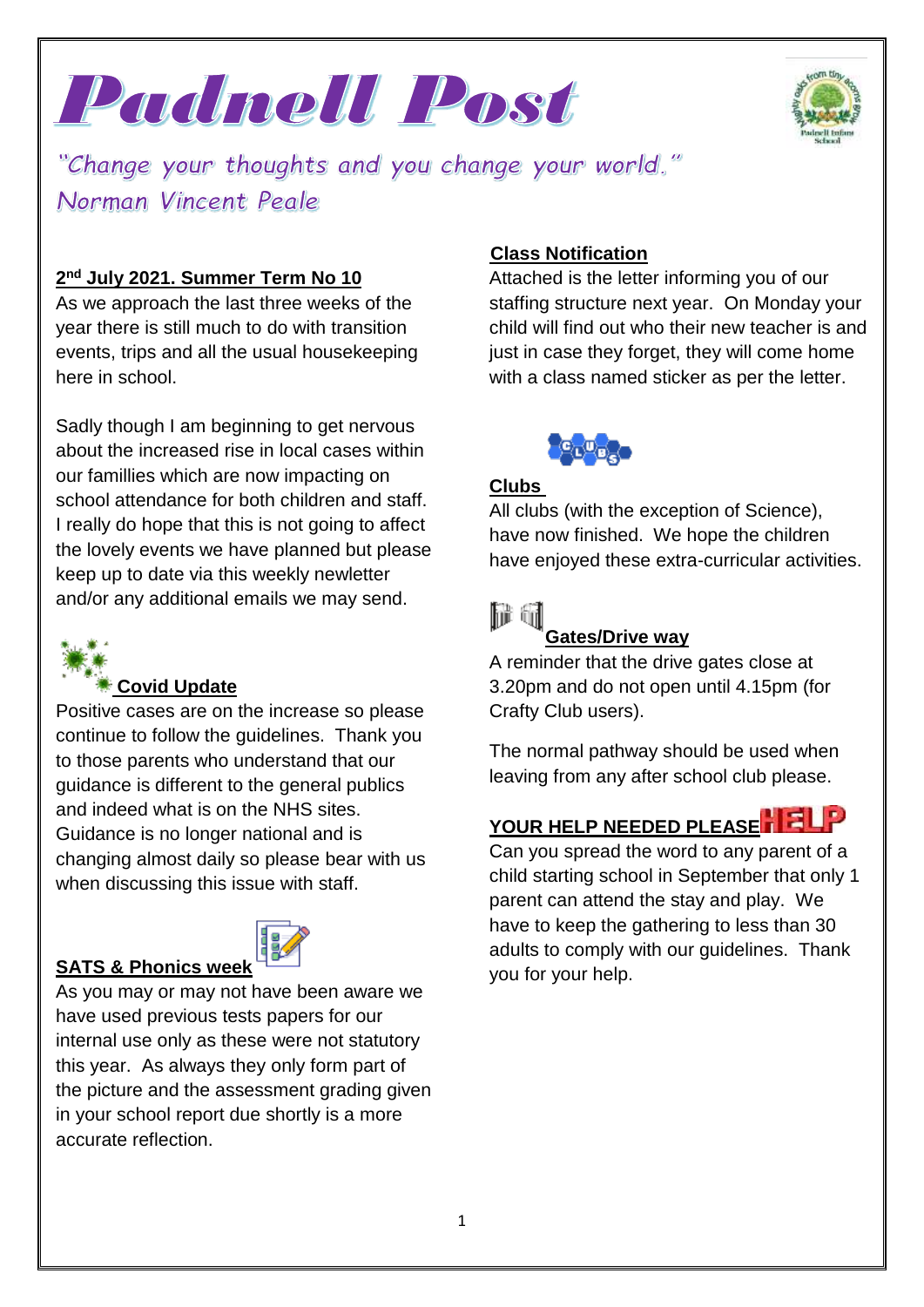



"Change your thoughts and you change your world." Norman Vincent Peale



#### **Eat them to Defeat them!**

**Next week's Eat Them to Defeat Them LIVE Cookalong Spotlight Vegetable:** Peas **Guest Chef:** Mrs Kernot **Recipe:** Chili Tacos

#### **You will need:**

- 1tsbp vegetable oil
- 500g beef mince (or vegetarian mince if preferred)
- Salt and pepper to season
- 2 tbsps tomato puree
- 1 onion, peeled and finely chopped
- 1 tin of vegetable chili (e.g. Stagg Low Fat Vegetable Chili)
- 300 g frozen peas
- Taco shells

Don't forget to tune in at 4:30pm on: Tuesday 6th July 2021



## **PIPSA**

We are delighted that PIPSA have been able to arrange an end of term treat for each year group. Letters will be emailed today with full details.



# **Online Safety UK Newsletter Online Safety UK**

Ahead of our Internet Safety Sessions next week, please see Lee Haywood's June/July FACT Sheet which also has details of the next parent event:

[https://mailchi.mp/1a517361fc1a/newest-fact](https://mailchi.mp/1a517361fc1a/newest-fact-sheets-parent-event-inside-13418063?e=33ede4d4d5)[sheets-parent-event-inside-](https://mailchi.mp/1a517361fc1a/newest-fact-sheets-parent-event-inside-13418063?e=33ede4d4d5)[13418063?e=33ede4d4d5](https://mailchi.mp/1a517361fc1a/newest-fact-sheets-parent-event-inside-13418063?e=33ede4d4d5)

Eat Well

## **Eat Well for Less**

As you can see from the attached leaflet, the TV Programme "Eat Well for Less" are casting for their next series.

The show is on a mission to prove that it is possible for families and households to **save money** on their food budget **without scrimping on taste and nutrition**. They hope that by analysing the shopping habits of UK families, they can help to show where they can source the best and cheapest quality food.

If you are interested use the flyer attached and don't forget to let us know if you get a call!

#### **INSET Days – Thursday 8th & Friday 9th July**



Don't forget school will be closed to children next Thursday & Friday ( $8<sup>th</sup>$  &  $9<sup>th</sup>$  July), as we have two INSET days. One was brought forward from March as it was felt to be a better use of time for us all. Thursday will be spent completing data, and teachers handing over information to receiving teachers. Friday will be new teams spending the day together planning for the year ahead.

Kind Regards,

Mrs Grayson **Headteacher**